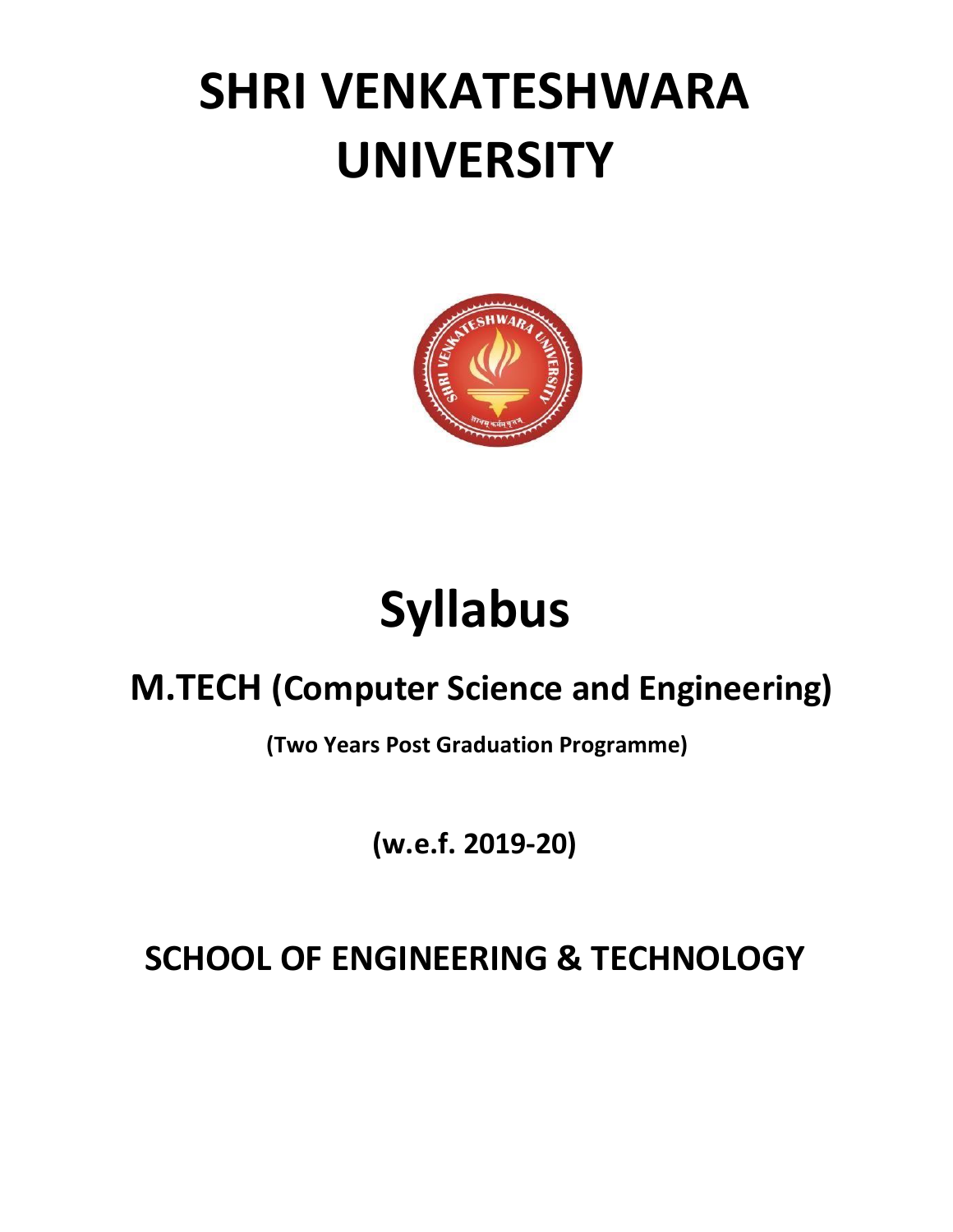| <b>SEMESTER-</b> |                         |                                            |                                                                      |                |                |           |           |       |           |    |     |     |    |
|------------------|-------------------------|--------------------------------------------|----------------------------------------------------------------------|----------------|----------------|-----------|-----------|-------|-----------|----|-----|-----|----|
| Ш                |                         |                                            |                                                                      |                |                |           |           |       |           |    |     |     |    |
| SI.              | <b>Subject</b><br>Codes | Subject                                    | <b>Periods</b><br><b>Evaluation Scheme</b><br>End<br><b>Semester</b> |                |                |           |           | Total | Credit    |    |     |     |    |
| No.              |                         |                                            | L                                                                    | T              | $\mathbf P$    | <b>CT</b> | <b>TA</b> | Total | <b>PS</b> | TE | PE  |     |    |
| $\mathbf{1}$     | MCS-<br>054             | Cloud<br>Computing                         | 3                                                                    | $\overline{0}$ | $\overline{0}$ | 20        | 10        | 30    |           | 70 |     | 100 | 3  |
| $\overline{2}$   | MOE-<br>335             | Composite<br>Materials                     | $\overline{3}$                                                       | $\overline{0}$ | $\overline{0}$ | 20        | 10        | 30    |           | 70 |     | 100 | 3  |
| 3                | MCS-<br>321             | Dissertat<br>ion<br>Phase<br>$-\mathrm{I}$ | $\overline{0}$                                                       | $\overline{0}$ | 20             |           |           |       | 125       |    | 125 | 250 | 10 |
|                  |                         | Total                                      |                                                                      |                |                |           |           |       |           |    |     | 450 | 16 |
|                  |                         |                                            |                                                                      |                |                |           |           |       |           |    |     |     |    |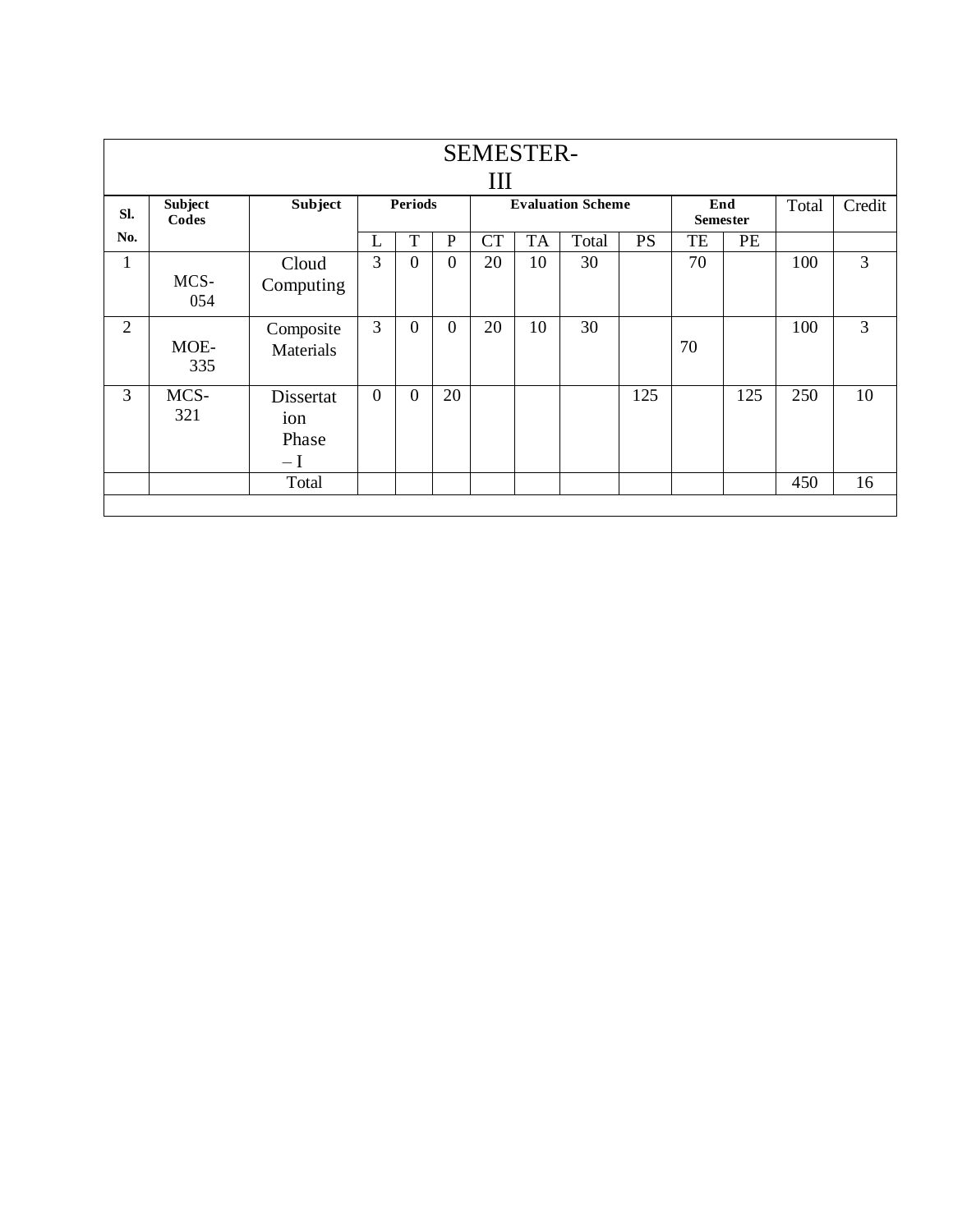| <b>Course Code</b>                                                                                                   | <b>MCS-054</b>                                                                                                           |  |  |  |  |
|----------------------------------------------------------------------------------------------------------------------|--------------------------------------------------------------------------------------------------------------------------|--|--|--|--|
| <b>Course Name</b>                                                                                                   | Cloud Computing                                                                                                          |  |  |  |  |
| <b>Credits</b>                                                                                                       |                                                                                                                          |  |  |  |  |
| <b>Pre-Requisites</b>                                                                                                |                                                                                                                          |  |  |  |  |
| <b>COURSE OBJECTIVE</b>                                                                                              |                                                                                                                          |  |  |  |  |
| The student will also learn how to apply trust-based security model to real-world security<br>$\bullet$<br>problems. |                                                                                                                          |  |  |  |  |
|                                                                                                                      | $\sim$ $\sim$ 1<br>0.11<br>$\mathbf{1}$ $\mathbf{1}$ $\mathbf{1}$<br>이 사이 시간 사이 사이 사이 사이 사이 사이 사이 사이 사이 사이 사이 시간이 되어 있다. |  |  |  |  |

- An overview of the concepts, processes, and best practices needed to successfully secure information within Cloud infrastructures.
- Students will learn the basic Cloud types and delivery models and develop an understanding of the risk and compliance responsibilities and Challenges for each Cloud type and service delivery model.

| <b>LECTURE WITH BREAKUP</b>                                                                                                                                                                                                                                                                                                                                                                                                                                                                                                                                                                                                                      | NO. OF<br><b>LECTURES</b> |
|--------------------------------------------------------------------------------------------------------------------------------------------------------------------------------------------------------------------------------------------------------------------------------------------------------------------------------------------------------------------------------------------------------------------------------------------------------------------------------------------------------------------------------------------------------------------------------------------------------------------------------------------------|---------------------------|
| Unit 1:                                                                                                                                                                                                                                                                                                                                                                                                                                                                                                                                                                                                                                          |                           |
| <b>Introduction to Cloud Computing</b>                                                                                                                                                                                                                                                                                                                                                                                                                                                                                                                                                                                                           | 4                         |
| Online Social Networks and Applications, Cloud introduction and                                                                                                                                                                                                                                                                                                                                                                                                                                                                                                                                                                                  |                           |
| overview, Different clouds, Risks, Novel applications of cloud computing                                                                                                                                                                                                                                                                                                                                                                                                                                                                                                                                                                         |                           |
| Unit 2:                                                                                                                                                                                                                                                                                                                                                                                                                                                                                                                                                                                                                                          |                           |
| <b>Cloud Computing Architecture</b><br>Requirements, Introduction Cloud computing architecture, On Demand<br>Computing Virtualization at the infrastructure level,<br>Security in Cloud<br>computing environments,<br>CPU Virtualization, A discussion on Hypervisors<br>Cloud Computing Defined, The SPI Framework<br>Storage Virtualization<br>for Cloud Computing, The Traditional Software Model, The Cloud Services<br>Delivery Model<br><b>Cloud Deployment Models</b><br>Key Drivers to Adopting the Cloud, The Impact of Cloud Computing on Users,<br>Governance in the Cloud, Barriers to Cloud Computing Adoption in the<br>Enterprise | 11                        |
| Unit 3:<br><b>Security Issues in Cloud Computing</b><br>Infrastructure Security, Infrastructure Security: The Network Level, The Host<br>Level, The Application Level, Data Security and Storage, Aspects of Data<br>Security, Data Security Mitigation Provider Data and Its Security Identity and<br><b>Access Management</b><br>Trust Boundaries and IAM, IAM Challenges, Relevant IAM Standards and<br>Protocols for Cloud Services, IAM Practices in the Cloud, Cloud Authorization<br>Management                                                                                                                                           | 10                        |
| Unit 4:<br><b>Security Management in the Cloud</b><br>Security Management Standards, Security Management in the Cloud,                                                                                                                                                                                                                                                                                                                                                                                                                                                                                                                           | 11                        |
| <b>Availability Management: SaaS, PaaS, IaaS</b><br>Privacy Issues<br>Privacy Issues, Data Life Cycle, Key Privacy Concerns in the Cloud, Protecting<br>Privacy, Changes to Privacy Risk Management and Compliance in Relation to<br>Cloud Computing, Legal and Regulatory Implications, U.S. Laws and Regulations,                                                                                                                                                                                                                                                                                                                              |                           |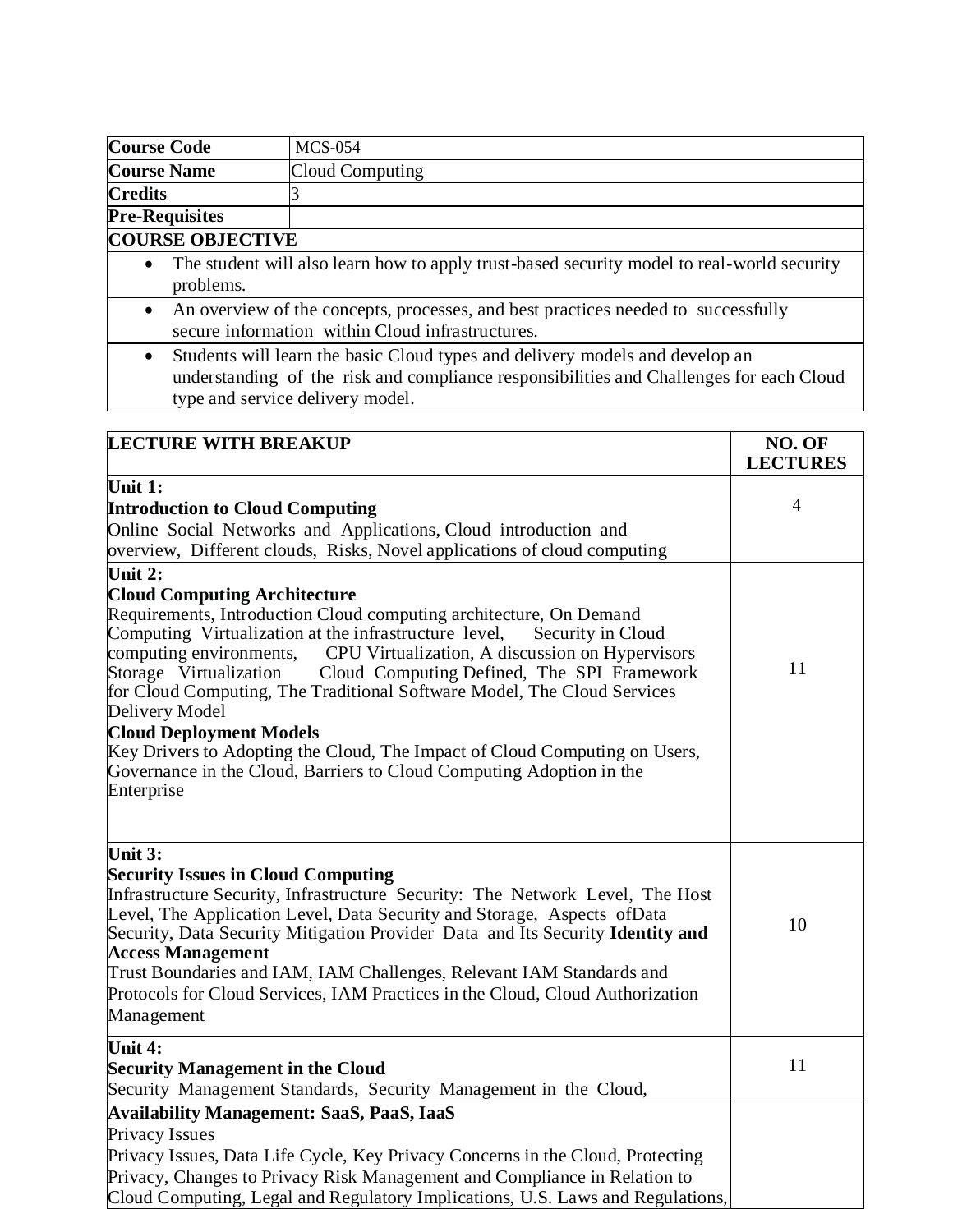| <b>International Laws and Regulations</b>                                            |   |  |  |  |  |
|--------------------------------------------------------------------------------------|---|--|--|--|--|
|                                                                                      |   |  |  |  |  |
| Unit 5:                                                                              |   |  |  |  |  |
| Audit and Compliance                                                                 |   |  |  |  |  |
| Internal Policy Compliance, Governance, Risk, and Compliance (GRC),                  |   |  |  |  |  |
| Regulatory/External Compliance, Cloud Security Alliance, Auditing the Cloud for      |   |  |  |  |  |
| Compliance, Security-as-a-Cloud                                                      |   |  |  |  |  |
| Unit 6:                                                                              |   |  |  |  |  |
| <b>ADVANCED TOPICS</b>                                                               | 4 |  |  |  |  |
| Recent devlopments in hybrid cloud and cloud security.                               |   |  |  |  |  |
| <b>COURSE OUTCOMES</b>                                                               |   |  |  |  |  |
| After completion of course, students would be able to:                               |   |  |  |  |  |
| Identify security aspects of each cloud model<br>$\bullet$                           |   |  |  |  |  |
| Develop a risk-management strategy for moving to the Cloud<br>$\bullet$              |   |  |  |  |  |
| Implement a public cloud instance using a public cloud service provider<br>$\bullet$ |   |  |  |  |  |
| Apply trust-based security model to different layer                                  |   |  |  |  |  |

#### *References:*

- 1. Cloud Computing Explained: Implementation Handbook for Enterprises, John Rhoton,Publication Date: November 2, 2009
- 2. Cloud Security and Privacy: An Enterprise Perspective on Risks and Compliance (Theory in Practice), Tim Mather, ISBN-10: 0596802765,O'Reilly Media, September 2009

#### **Open Elective MOE-335 Composite Materials**

**Teaching scheme**

#### **Lecture: - 3 h/week**

**UNIT–I**: INTRODUCTION: Definition – Classification and characteristics of Composite materials. Advantages and application of composites. Functional requirements of reinforcement and matrix.

Effect of reinforcement (size, shape, distribution, volume fraction) on overall composite performance.

**UNIT – II**: REINFORCEMENTS: Preparation-layup, curing, properties and applications of glass fibers, carbon fibers, Kevlar fibers and Boron fibers. Properties and applications of whiskers, particle reinforcements. Mechanical Behavior of composites: Rule of mixtures, Inverse rule of mixtures. Isostrain and Isostress conditions.

**UNIT – III:** Manufacturing of Metal Matrix Composites: Casting – Solid State diffusion technique, Cladding – Hot isostatic pressing. Properties and applications. Manufacturing of Ceramic Matrix Composites: Liquid Metal Infiltration – Liquid phase sintering. Manufacturing of Carbon – Carbon composites: Knitting, Braiding, Weaving. Properties and applications.

**UNIT–IV:** Manufacturing of Polymer Matrix Composites: Preparation of Moulding compounds and prepregs – hand layup method – Autoclave method – Filament winding method – Compression